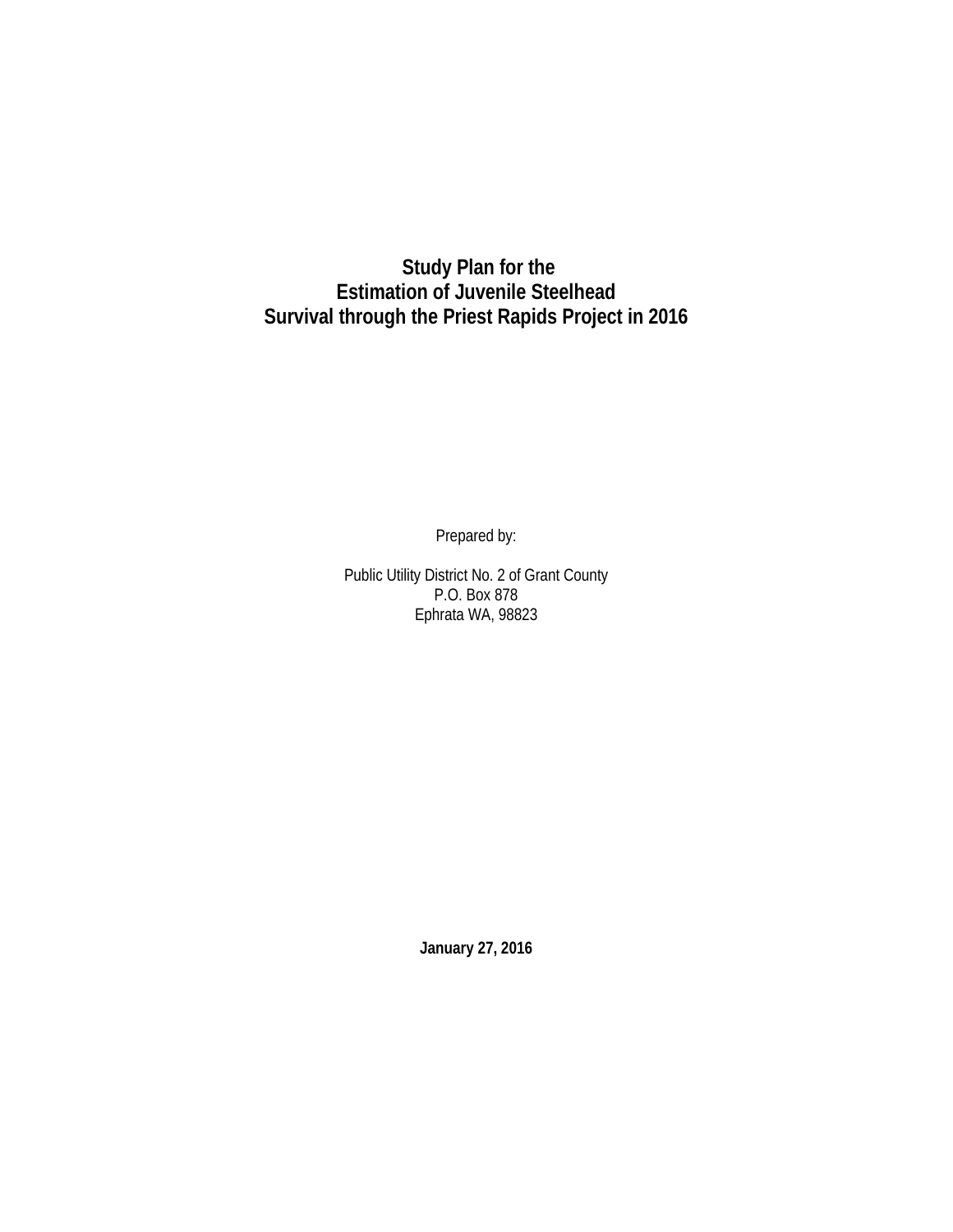### **1.0 Introduction**

The Priest Rapids Project (hereafter the Project) is owned and operated by Public Utility District No. 2 of Grant County (Grant PUD). The Project includes two hydroelectric developments, Wanapum and Priest Rapids dams.

On April 17, 2008 the Federal Energy Regulatory Commission (FERC) issued its Order Issuing New License for the Priest Rapids Project to Grant PUD (FERC No. 2114). Incorporated into the New License was Term and Condition 1.1 – NMFS 2008 Biological Opinion for the Priest Rapids Project (NMFS 2008) (adapted from Action 1, NMFS 2004) and 401 Water Quality Certification Section 6.4.6.a.

*FERC shall require Grant PUD to make steady progress toward achieving a minimum 91% combined adult and juvenile salmonid survival performance standard at the Priest Rapids and Wanapum developments (i.e., each dam). The 91% standard includes a 93% project-level (reservoir and dam) juvenile performance standard. NMFS recognizes that it is not currently possible to measure the 91% combined adult and juvenile survival standard. Grant PUD shall therefore continue to conduct dam and reservoir smolt survival studies, evaluating progress toward meeting 93% juvenile Project passage survival. This standard can be measured at each development individually, or as a composite of survival at the two developments.*

*NMFS recognizes that the juvenile standard has already been achieved for UCR spring-run Chinook salmon. FERC shall require Grant PUD to at least maintain this level of survival. FERC shall ensure that Grant PUD achieves the juvenile standard for UCR steelhead, as measured after 3 consecutive years of evaluation, by 2013. Grant PUD can compensate for a failure to achieve the performance standard at one of its developments by exceeding the performance standard at the other development (i.e., at a minimum, by the same percentage amount below the survival performance standard at the development failing to meet performance standards). If Project survival exceeds the minimum combined juvenile and adult performance standard specified above, as measured per the specifications listed below, off-site mitigation obligations can be reduced by a commensurate amount.*

In 2003-2005, Grant PUD released radio and PIT-tagged juvenile anadromous salmonids (e.g., yearling Chinook) as part of the continuing effort to monitor and evaluate survival of fish migrating through the Priest Rapids Project (Project) (Anglea et al. 2004, 2005a and 2005b). Acoustic tag studies were first conducted in 2004 and were employed in additional studies throughout the Project in 2006-2011, 2014 and 2015 (Timko et al. 2007 and 2008; Sullivan et al. 2009; Timko et al 2010 and 2011; Thompson et al 2012; Hatch et al. 2015). Grant PUD's proposed juvenile salmonid survival and passage behavior study for 2016 is designed to provide relevant information and empirical evidence on survival rates and passage behavior (e.g., route selection) of run-of-river juvenile steelhead as they migrate through the Project with the continued use of acoustic telemetry.

Meeting survival performance standards for juvenile steelhead in the Project has been a challenge for Grant PUD. Grant PUD has implemented operational measures to increase fish passage survival that has included new bypass structures at both dams. At Wanapum Dam, a newly constructed fish bypass (the Wanapum Fish Bypass or WFB), which began operating in the spring of 2008, has collected up to 50-80% of juvenile steelhead passing at this dam in a given year and has provided the safest downstream passage route for smolts that pass at this location (survival is nearly 100%) (Sullivan et al. 2009; Timko et al. 2010; Timko et al. 2011; Hatch et al. 2015). At Priest Rapids Dam, prototype top-spill bulkhead testing was conducted between 2006 and 2010; the new bypass was constructed and operational in the spring of 2014 at Spill bays 20-22, the Priest Rapids Fish Bypass (PRFB).

Performance standards for steelhead were evaluated for three consecutive years (2008-2010), and as outlined in the NMFS 2008 Biological Opinion (BiOp), must average 86.49% or higher to meet the licensed agreements. The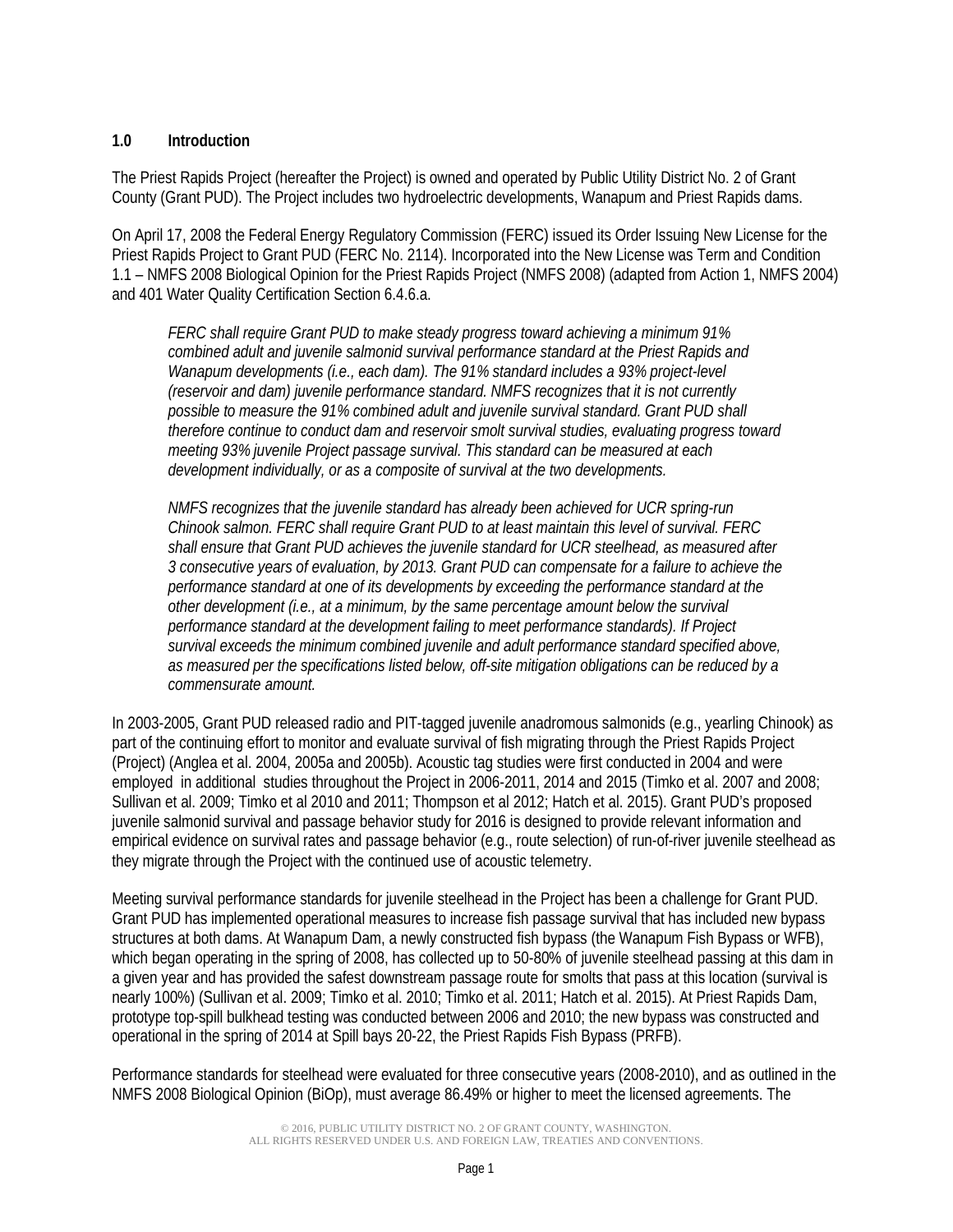performance standards for steelhead in 2008-2010 was 81.05%, which fell short of the performance standard goals by nearly 5%. The estimated survival of juvenile steelhead, based on acoustic tag studies that were conducted in 2008 was 82.76%, in 2009 was 83.09% and in 2010 was 77.29%; all three years failed to meet the BiOp standard of 86.49%. The 2014 study marked the first year that the Project survival standard (86.49%) was met for steelhead, which was estimated at 89.34%. Results from the 2015 survival and behavior studies have not been finalized at the time of writing this draft 2016 study plan; however, the draft Project survival estimates for juvenile steelhead is 83.71% (Skalski et al. *in progress*). In 2016, juvenile steelhead survival performance standards will continue to be measured as Grant PUD strives to meet a three-year consecutive average (2014-2016) that meets or exceeds the minimum Project performance standard goal of 86.49%.

#### **2.0 Objectives**

This study plan describes Grant PUD's proposal to conduct a survival and passage behavior study at Wanapum and Priest Rapids dams and the associated reservoirs during the spring smolt out-migration for the year 2016 using acoustic-tag tracking techniques. The following tasks will be addressed:

Task 1) Estimate survival for steelhead smolts passing through the Priest Rapids Project using the pairedrelease model;

Task 2) Estimate FPE through the bypass and any other non-turbine passage routes and relative routespecific survival for steelhead smolts at Wanapum and Priest Rapids dams (similar to Skalski et al. 2014);

Task 3) Estimate migration rate, forebay residence times, and tag detection efficiency of steelhead smolts through the Wanapum and Priest Rapids developments (similar to Hatch et al. 2015);

Task 4) Continue to support the evaluation of avian predation impacts through the recovery of PIT tags at avian nesting colonies on the Mid-Columbia Plateau with collaborative efforts between Grant PUD and Real Time Research in conjunction with NOAA Fisheries, USGS-Oregon Cooperative Fish and Wildlife Research Unit, and Oregon State University;

### **3.0 Site Description**

### **3.1 Wanapum Dam**

Wanapum Dam is located on the Columbia River at river mile (RM) 416, 19 miles upstream of Priest Rapids Dam, and 38 miles downstream from Rock Island Dam. The dam has a 1,540 ft long powerhouse, oriented approximately with river flow, and an 832 ft long spillway at approximately a 45° angle to flow. The powerhouse has 10 Kaplan turbine units, numbered from north to south, with a combined generating capacity of 1,038 megawatts. There are additional intake structures for six potential future units. Each turbine unit has three intake slots, designated A, B and C from north to south.

The Wanapum Dam spillway contains 12 tainter gates, each 65-ft tall by 50-ft wide. These gates open at the bottom to produce submerged spill at a depth of 65 ft. The WFB is 20 ft wide, and normally spills 20 kcfs of surface water. The sluiceway opens from the top, as opposed to the tainter gates of the spillway, which open from the bottom. The normal maximum discharge of the sluiceway is 1,920 cfs.

The WFB is located at Future Unit 11 [\(Figure 1\)](#page-3-0). At a forebay elevation of 570 ft the WFB can operate to pass an estimated 5, 10, 15, or 20 kcfs.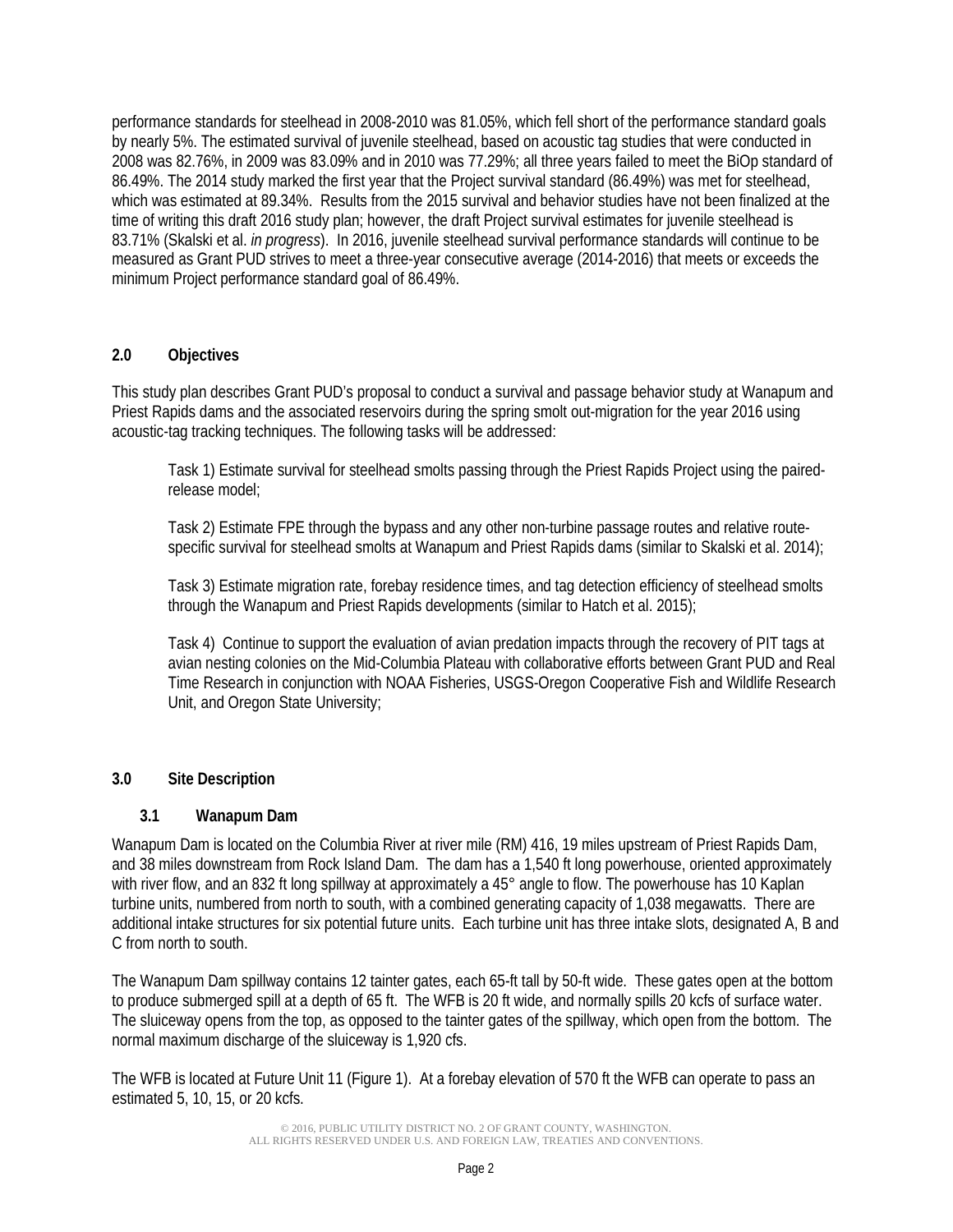

Figure 1. Graphic diagram of the Wanapum Fish Bypass (WFB) showing the downstream exit.

## <span id="page-3-0"></span>**3.2 Priest Rapids Dam**

Priest Rapids Dam is located at RM 397 and is 105 miles upstream of McNary Dam. The dam is 19 miles downstream of Wanapum Dam and approximately 70 miles upstream from the confluence of the Snake and Columbia rivers. Normal maximum forebay elevation is 488 ft above MSL and the normal operating head is 78 ft.

The dam has a 1,025 ft long powerhouse located at the northeast end, oriented approximately perpendicular to river flow, and a 1,152 ft long spillway on the southwest end of the dam. The powerhouse has 10 Kaplan turbine units, numbered from west to east, with a combined nameplate generating capacity of 956 megawatts. Each turbine unit has three intake slots, designated A, B, and C from east to west.

The spillway contains 22 tainter gates, each 50 ft tall by 40 ft wide. These gates open at the bottom to produce submerged spill at a depth of 50 ft. Each spill bay passes an average of 8-10 kcfs under normal operating conditions. The PRFB (Priest Rapids Fish Bypass) was constructed at spillbays 20, 21, and 22 and became operational in 2014 as a bypass structure to downstream migrating smolts; the bypass operates as three independent surface-spill gates, each passing up to 9 kcfs [\(Figure 2\)](#page-4-0).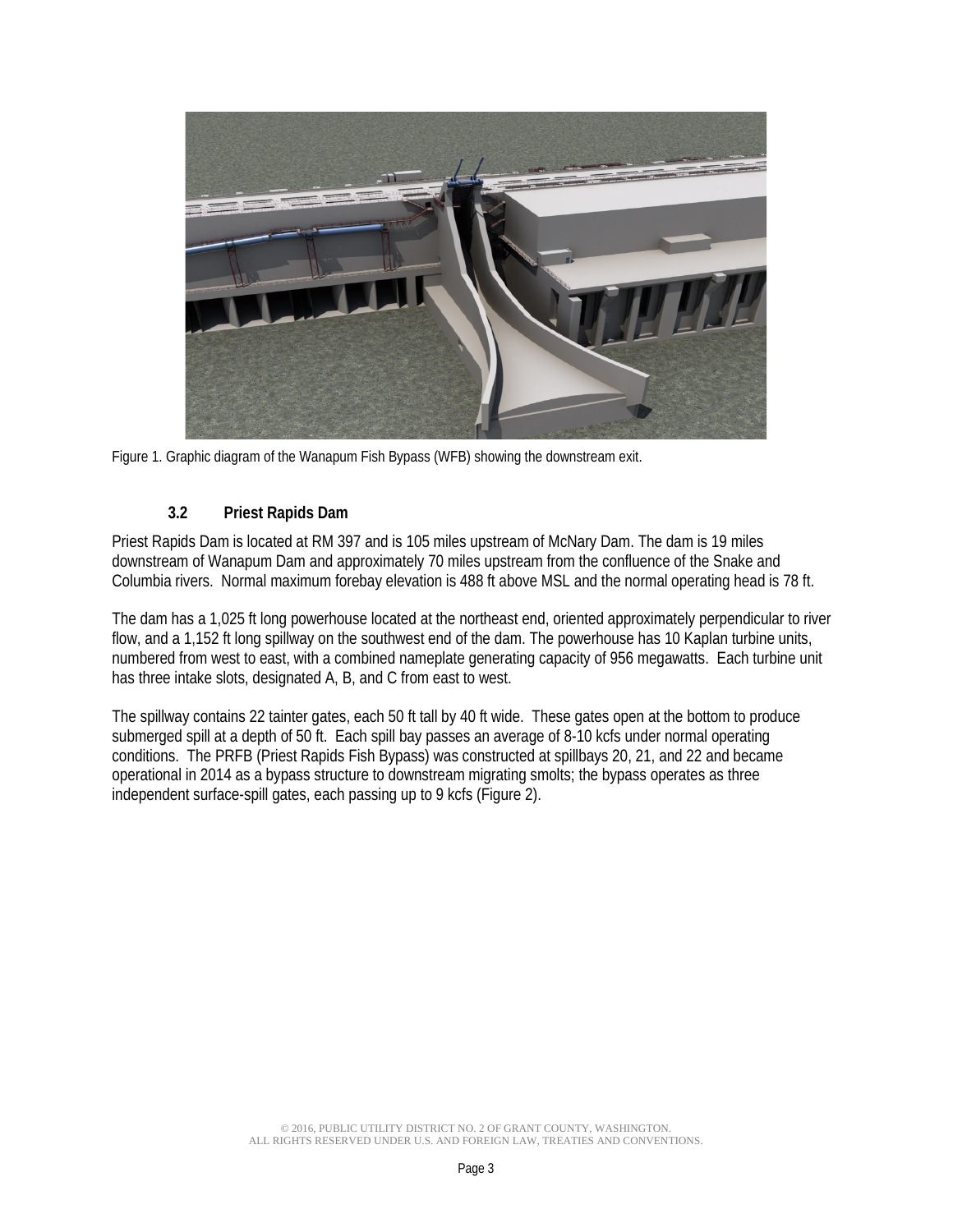

<span id="page-4-0"></span>Figure 2. Graphic diagram of the Priest Rapids Fish Bypass (PRFB) showing the three bays (spill bays 20, 21 and 22, from left to right) next to the powerhouse.

# **4.0 Methods**

### **4.1 Study Design**

The acoustic tag study methods used to monitor tagged fish at the various detection sites in 2016 will be near parallel to those employed at Wanapum and Priest Rapids dams in 2014 and 2015 (Hatch et al. 2015), and similar to those employed in previous studies that were conducted in 2004 and 2006-2010 (Robichaud et al. 2005; Timko et al. 2007 and 2008; Sullivan et al. 2009; Timko et al 2010 and 2011). In 2016, minor modifications to detection array sites may occur, such as the addition of a site between White Bluffs and the Hanford Reach 1 site.

### **4.1.1 Task 1: Estimate Project Survival for Steelhead Smolts**

The Priest Rapids Project passage survival will be estimated using the paired-release model, following the methods of Skalski et al. (2005). The general paired-release methodology of this particular study design will estimate Project survival in 2016 is similar to the survival and behavioral studies conducted at both developments in 2008, 2009, 2010, 2014 and 2015 (Skalski et al. 2009, 2010a, 2010b, and 2014). Paired releases of 1,800 run-of-river steelhead smolts will be collected and implanted with acoustic transmitters (JSATS tag, *Biosonics Telemetry Model L-AMT-2.1*) and released in the tailrace of Rock Island Dam (n=1,200) and Priest Rapids Dam (n=600) [\(Figure 3\)](#page-5-0). There will be up to 28 replicates at each site [\(Table 1\)](#page-6-0).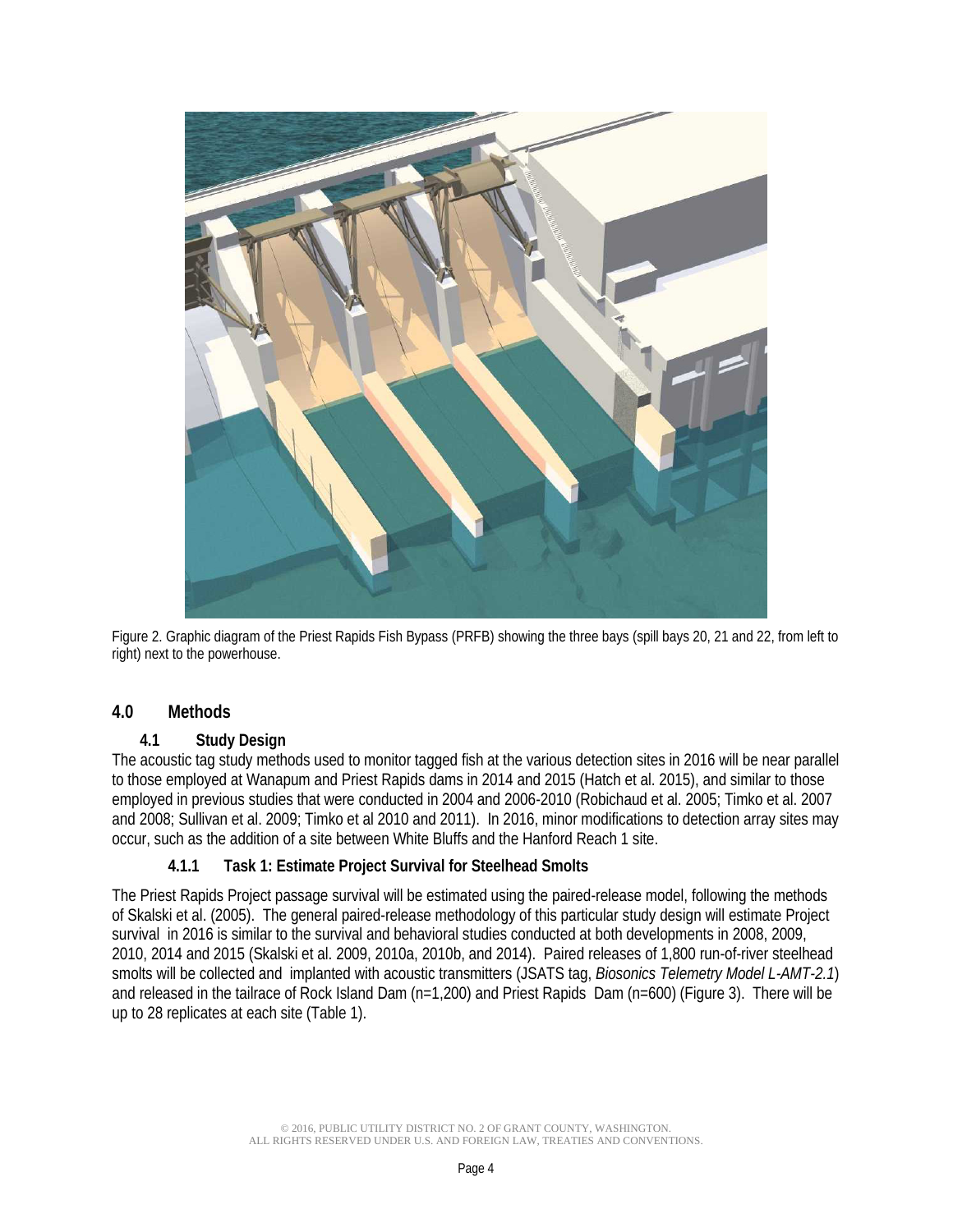<span id="page-5-0"></span>ea<br>:ou Figure 3. A map depicting the locations of Wanapum and Priest Rapids dams, along with each acoustic arrays and release locations in the mid-Columbia River, Washington proposed for 2016 juvenile steelhead acoustic tag study.

> © 2016, PUBLIC UTILITY DISTRICT NO. 2 OF GRANT COUNTY, WASHINGTON. ALL RIGHTS RESERVED UNDER U.S. AND FOREIGN LAW, TREATIES AND CONVENTIONS.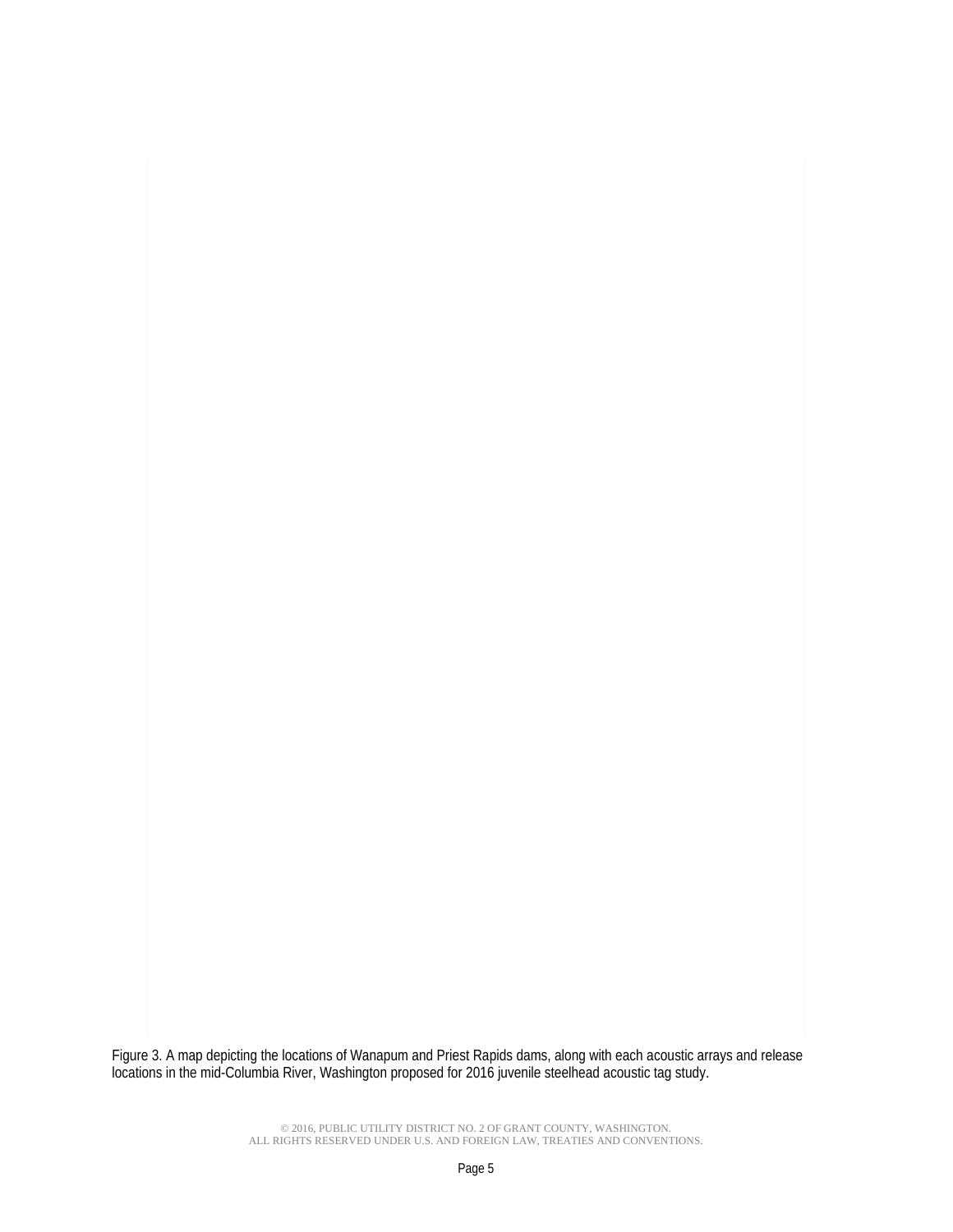| <b>Release Location</b>    | Steelhead |  |
|----------------------------|-----------|--|
| Rock Island Dam Tailrace   | 1,200     |  |
| Priest Rapids Dam Tailrace | 600       |  |
| Tag Life Battery Tests     | 100       |  |
| Total Tags                 | 1.900     |  |
|                            |           |  |

<span id="page-6-0"></span>Table 1. Estimated number of steelhead smolts to be tagged and released by Grant PUD for the 2016 Wanapum and Priest Rapids dams' acoustic-tag study and tag life test.

Similar to the 2014 and 2015 studies, the treatment group of study fish (released in the tailrace of Rock Island Dam) will be monitored at Sunland Estates (RM 428), Wanapum Dam (RM 416) and at two sites downstream of Wanapum Dam that were used during the 2014, 2010, 2009, 2008, 2007 and 2006 studies; one of these near Mattawa at RM 408 and the other at Priest Rapids Dam (RM 397) [\(Figure 3\)](#page-5-0). Additional arrays will be located downstream of Priest Rapids Dam to be used in estimating Project survival.

Consistent with the 2014 and 2015 studies, the Rock Island tailrace release (treatment group) and the Priest Rapids Dam tailrace release (control group) of study fish will be monitored at a number of unique sites downstream of Priest Rapids Dam; at Vernita Bridge (RM 388), White Bluffs (RM 370), Wooded Island (RM 355, new proposed location), Hanford 1 (RM 339) and Hanford 2 (RM 327, adjusted to location below the confluence of the Yakima and Columbia rivers) [\(Figure 3\)](#page-5-0). The Vernita Bridge array will remain located 9 miles downstream from Priest Rapids Dam, and the White Bluffs site will be 28-30 miles downstream. The furthest downstream arrays, Wooded Island (newly proposed site), Hanford 1 and Hanford 2, will be located at approximately 44, 58, and 70 river miles, respectively, downstream of Priest Rapids Dam, which will be used to monitored paired-release survival of juvenile steelhead at these locations in 2016.

The majority of array configurations in 2016 will be identical to 2014 and 2015 detection site locations, with the exception of the last three (final) detection arrays in the Hanford Reach, specifically Wooded Island and Hanford 2. Detection array adjustments are being made in 2016 to better understand where the handling effects of control fish, which are released in the tailrace of Priest Rapids Dam, are no longer being expressed and both treatment and control fish are experiencing the same paired conditions to evaluate Project survival (Skalski et al. *in progress*). Logger deployment at each in-river locations will consist of four receivers that will be aligned perpendicular to flow in overlapping detection ranges (Hatch et al. 2015). The Wanapum and Priest Rapids dam forebay configurations are the only exceptions; these will be similar to the 2015 array configurations (Hatch et al. *in progress*) [\(Figure 4\)](#page-7-0).

To verify the operating life of the tags, a battery-life test of approximately 50 tags per tag lot will be conducted; the manufacturer, Biosonics Telemetry, anticipates that there will be two lots and therefore a total of 100 tags will be used in the tag battery life testing. These tags will be held in continuously cycled river water in a holding tank, maintained at ambient river temperatures to simulate environmental conditions consistent with the methods used in 2014 and 2015 (Hatch et al. 2015).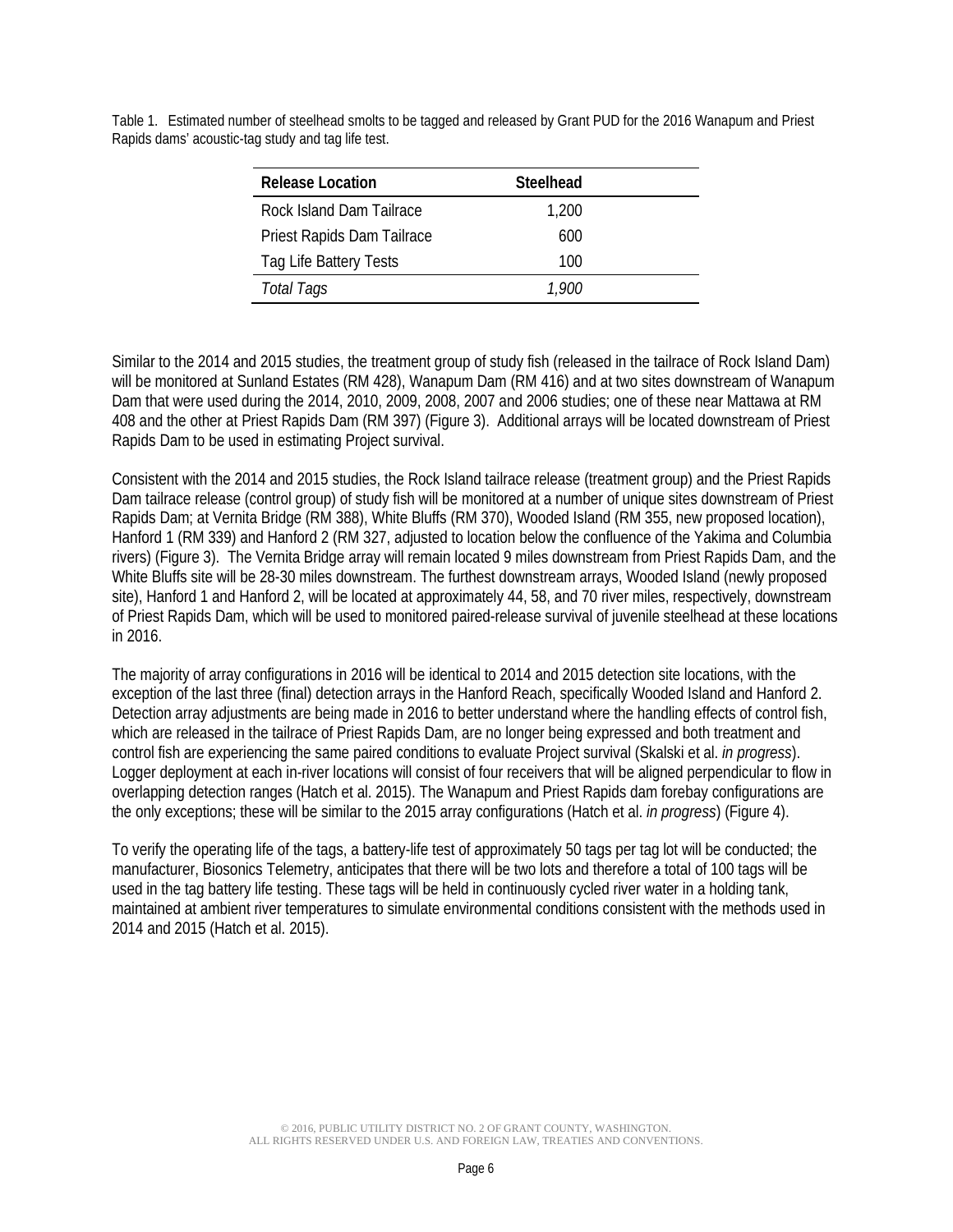

<span id="page-7-0"></span>Figure 4. Wanapum (top) and Priest Rapids (bottom) dams with accompanying proposed acoustic receiver (red dot) configurations for 2016 study (images do not include boat restricted zone, BRZ, detection arrays).

> © 2016, PUBLIC UTILITY DISTRICT NO. 2 OF GRANT COUNTY, WASHINGTON. ALL RIGHTS RESERVED UNDER U.S. AND FOREIGN LAW, TREATIES AND CONVENTIONS.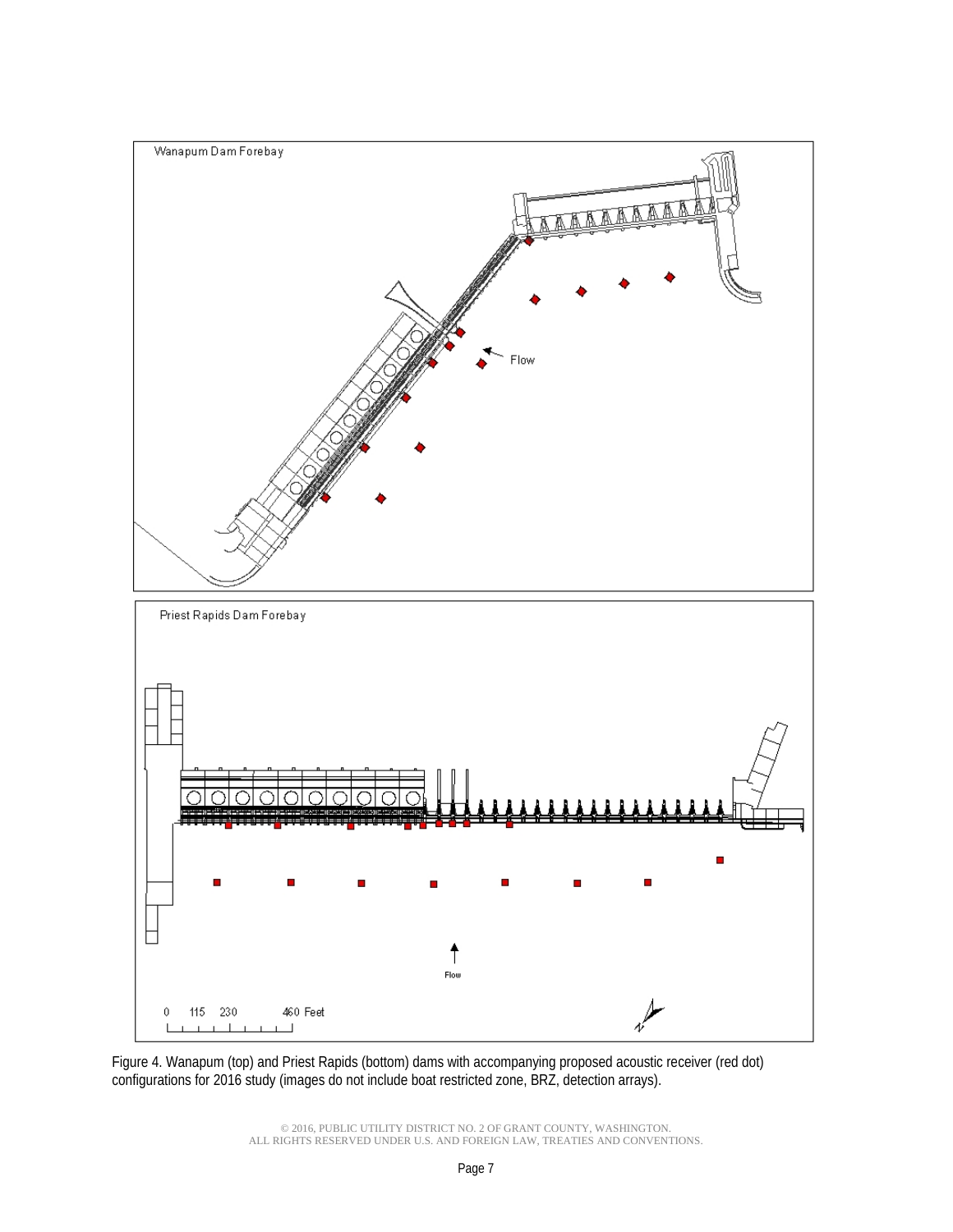#### **4.1.2 Task 2: Estimate fish passage efficiency (FPE) through the bypass and any other nonturbine passage route and route-specific survival for steelhead smolts at Wanapum and Priest Rapids dams**

The Fish Passage Efficiency (FPE) at the WFB and PRFB will be determined using the methods employed in 2014 and 2015; following individual route passage assignments, proportions per route can be identified and FPE estimated. Route-specific survival will follow the methods from Skalski et al. (2005), where survival will be individually estimated for the powerhouse, spillway, and surface bypass and associated in a relative comparison (Skalski et al. 2014).

## **4.1.3 Task 3: Estimate Migration Rate, Detection Efficiency, and Arrival Distribution of Downstream Migrants**

The migration rates, detection efficiencies, and arrival distributions of downstream migrating steelhead smolts will be estimated for Wanapum and Priest Rapids dams similar to Hatch et al. (2015) and other previously conducted acoustic telemetry studies.

**4.1.4 Task 4: Continue supporting the evaluation of avian predation impacts through the recovery of PIT tags at avian nesting colonies on the Mid-Columbia Plateau with collaborative efforts between Grant PUD and Real Time Research in conjunction with NOAA Fisheries, USGS-Oregon Cooperative Fish and Wildlife Research Unit, and Oregon State University.**

All study fish will be double-tagged with an acoustic tag (JSATS) and a passive integrated transponder (PIT) tag. Post-nesting season, Caspian tern colonies at Goose Island (Potholes) and Crescent Island (McNary forebay) and other colonies determined by RTR and OSU will be scanned for PIT tags deposited during the 2016 nesting season. Any detected PIT tags will be compared back to the master list of PIT tags released during this study. Additionally, by using acoustic tag detection histories, a "last detect" will be used to determine the approximate stretch of river within the Project where the predation event likely occurred.

# **4.2 Acoustic-Tag Receiver System Design**

*Teknologic Model 10967 Autonomous Receivers* will be used to monitor and record the presence of acoustic tagged fish. At each of the dams and 'in-river' arrays, offshore acoustic receivers will be deployed from research boat and anchored to the river bottom with specialized concrete anchors. The anchors will be held by a metal ring to which will serve at the connection/release point for acoustic releases. Acoustic releases (*InterOceans Systems Model 111*) will be positioned between the concrete anchors and the autonomous receivers. Upon completion of the study, or during in-season data collection, a unique acoustic signal will be broadcast (*InterOceans Systems Model 1100E Acoustic Command and Ranging Unit*) to each acoustic release device. This will trigger each device to release from the anchors and float to the surface for recovery. Acoustic receivers will be collected and subsequently downloaded.

# **4.2.1 Acoustic Transmitters**

Consistent with the 2014 and 2015 studies, the same Lotek *Model L-AMT-1.421* JSATS acoustic transmitter (11.1 x 5.5 x 3.7 mm, 0.42 g in air, three second burst)*,* and Biomark 12 mm PIT tag, will be surgically implanted into run-ofriver steelhead smolts. After tags are systematically selected from each manufactured tag lot and randomized for the tag life study, the remaining tags will be mixed and randomly selected from for the duration of the study.

# **4.3 System Deployment**

The JSATS Autonomous Receiver systems and equipment require installation and field testing at each site. Contractor will be responsible for these installations with the assistance of Grant PUD personnel. The installation of some of the hydrophones will require Grant PUD mechanics and divers.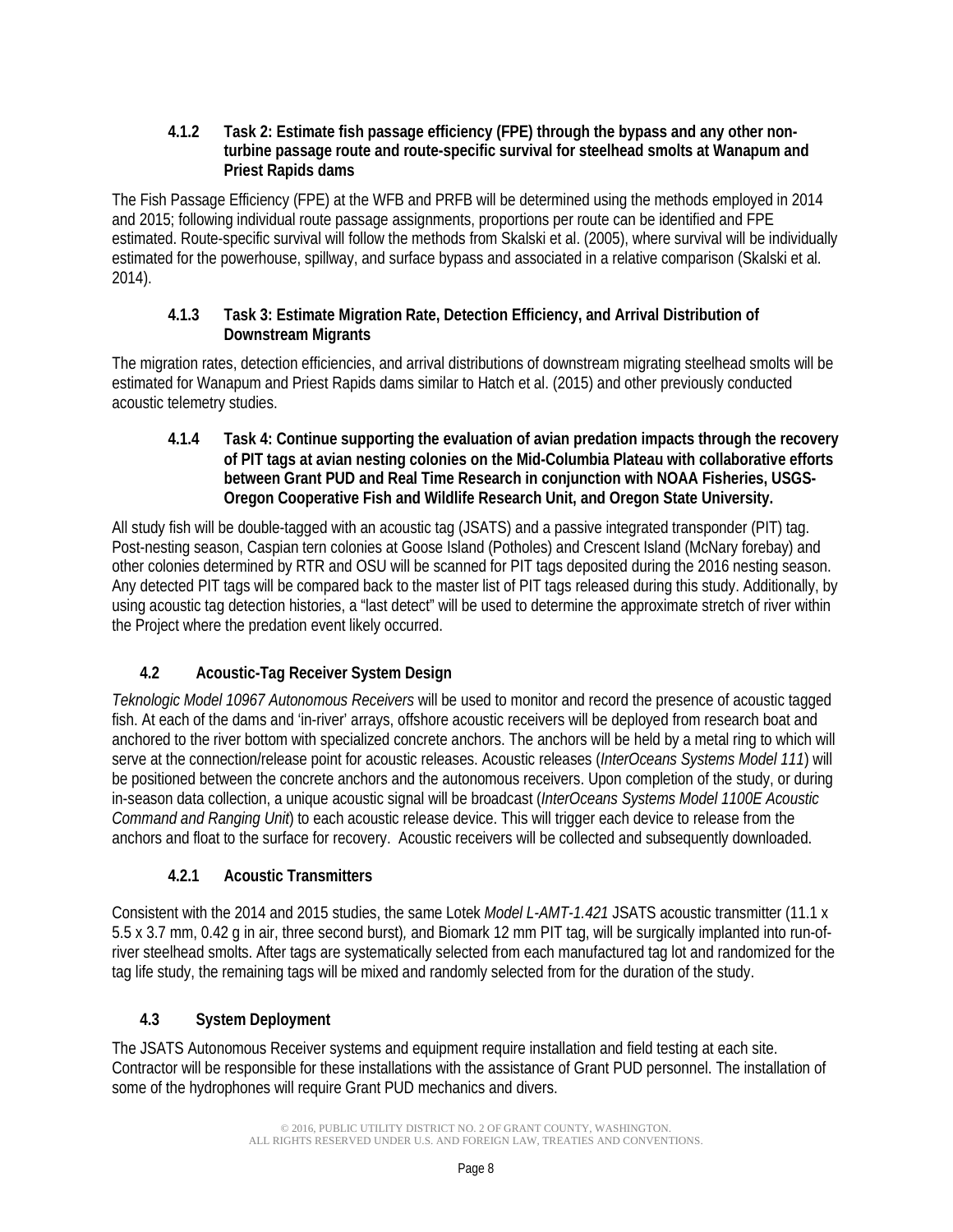## **4.4 Fish Handling**

## **4.4.1 Fish Collection and Holding**

Tagging of the study fish will be conducted by LGL Limited (LGL, a sub-contractor to Blue Leaf); LGL will handle, tag, hold and release all study smolts. Fish collection, handling and tagging will follow the procedures employed during the 2008-2010, 2014 and 2015 acoustic-tag tracking studies conducted at Wanapum and Priest Rapids dams (Sullivan et al. 2009, Timko et al. 2010, Timko et al. 2011, Thompson et al. 2012, Hatch et al. 2015). Each day test fish will be salvaged from the powerhouse gatewell slots through "gatewell dipping" operations conducted by Grant PUD crews. All gatewell dipped fish will then be transported by truck to the west bank of Wanapum Dam for sorting. Individual fish will be accepted for tagging based on a number of pre-determined acceptance/exclusion criteria outlined by the Columbia Basin Surgical Protocol Steering Committee (USACE 2011). These criteria are as follows:

## *Fish accepted if it:*

- Is a steelhead,
- Fork length is between 95 210mm fork length,
- Has an intact or clipped adipose fin,
- Is not previously tagged with a coded wire, elastomer, PIT, or acoustic tag, and
- Fish weight >15.6 g (tag to body weight ratio, tag burden, is less than 3%).

# *Fish excluded if it:*

- Is a non-target species
- Has moribund or emaciated
- Shows signs of prior tagging (e.g. radio, acoustic, PIT-tags)
- Indicates a positive reading when read with a PIT-tag reader
- Has malformations such as spinal deformities
- Exhibits descaling >20% on any side of body
- Has physical injuries severe enough to impede performance, such as: opercula damage, exophthalmia, eye hemorrhages (>10% of eye), head or body injuries, or fins torn away from body and/or extreme erosion
- Shows evidence of infections; symptom include: fungal infections on body surface, gill necrosis, open lesions on body or fins, swollen body, ulcers, or copepod parasites on the eyes or gills (>25% coverage)

After initial sorting in a light MS-222 solution by species, size, and physical condition, selected fish will be held in recirculating ambient river water for 24 hour prior to surgery. Fish will not be fed while being held.

# **4.4.2 Tagging**

The surgical implantation procedures used will be based on the methods outlined in Adams et al. (1998) and Liedtke et al. (2012a, 2012b) that were used during the acoustic-tag studies at Wanapum and Priest Rapids dams conducted in 2008-2011, 2014 and 2015 (Sullivan et al. 2009; Timko et al. 2010; Timko et al. 2011; Thompson et al. 2012;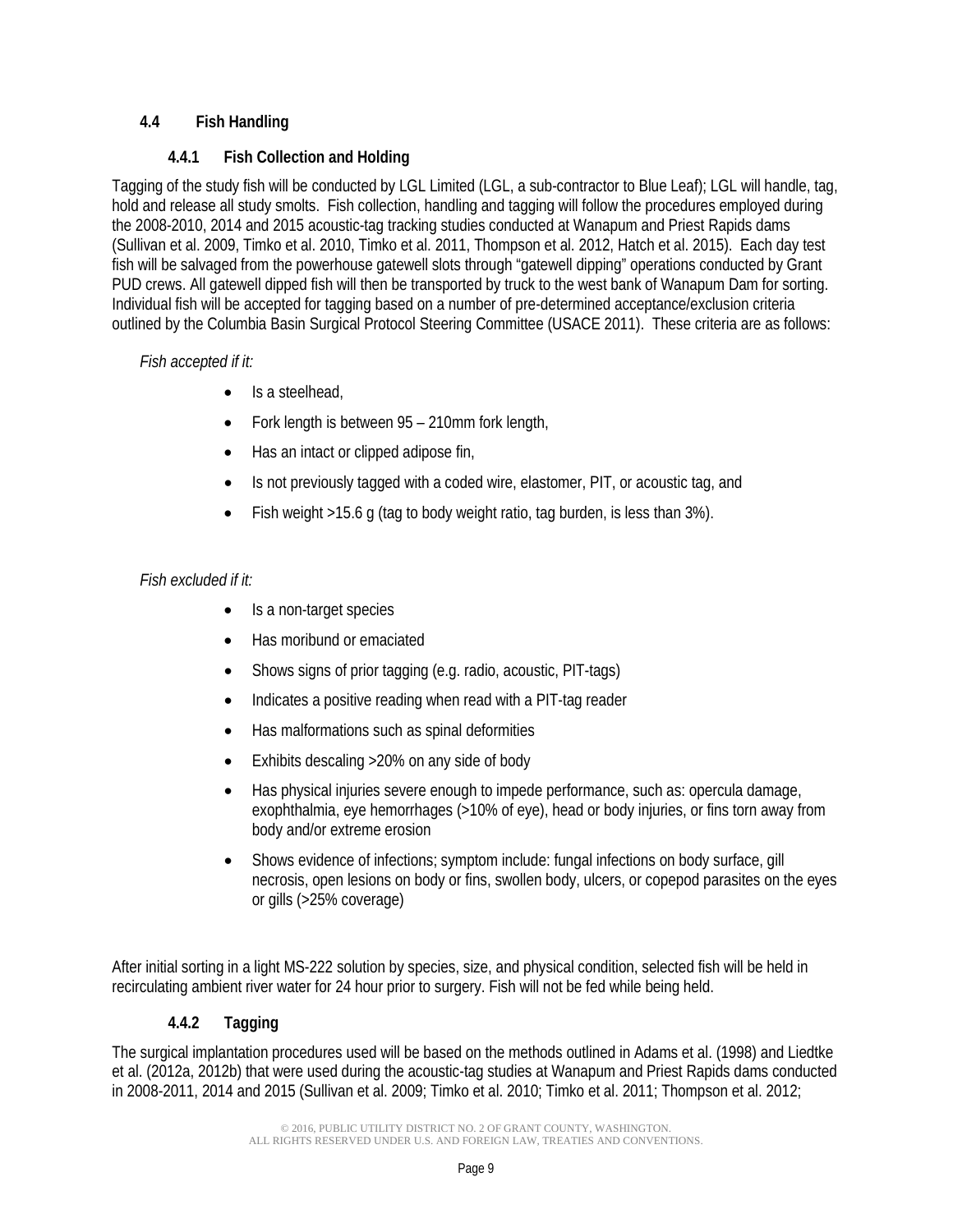Hatch et al. 2015). LGL Limited, a subcontractor of Blue Leaf, will complete all fish handling, care, and surgical implantation of study fish.

Immediately before surgery, fish will be transferred to an anesthetic bath containing tricaine methanesulfonate (MS-222, 60-80 mg/L) until equilibrium is lost. Anesthetized fish will be measured to the nearest millimeter and weighed to the nearest tenth of a gram before being placed on a Plexiglas surgical table. The surgical table will be soaked with Stress Coat (*Aquarium Pharmaceuticals, Inc. Chalfont, PA*) to minimize scale loss and maintain the exterior mucous coat. Fish will be placed ventral side up on the surgical pad, and their gills will be continuously flushed with anesthetic solution fed through a tube placed in the mouth of the fish. About 1 min prior to completion of surgery, the flow of anesthetic solution will be replaced with fresh river water to start the recovery process. River water supplied from within the fish ladder entrance will serve as the water source during tagging operations.

To implant the transmitter in the fish, an incision will be made 3 mm away from and parallel to the mid-ventral line starting about 3 mm anterior to the pelvic girdle. The incision will be only deep enough to penetrate the peritoneum (Adams et al. 1998). The transmitter will be implanted with the transducer (the ceramic tip of the tags) pointing towards the head of the fish. Tags will be positioned horizontally directly under the incision. The incision will be closed with interrupted, absorbable sutures evenly spaced across the incision. Surgical equipment will be disinfected with a diluted germicidal solution after each fish.

# **4.4.3 Post-Tagging Recovery**

Immediately after surgery, tagged fish (2 fish per bucket) will be moved to 5 gal oxygenated recovery buckets where they will be monitored until they gain equilibrium and begin regular swimming and breathing movements. Recovery buckets will then be placed on shelves in a recovery room, adjacent to the tagging trailer. Each bucket will have an opening in the lid that allowed for continuous water flow, and a PVC overflow spout. Dissolved oxygen and water temperature will be measured twice a day. The recovery room will be supplied with two redundant pumps in case of pipe blockage in one. Water flow to the recovery buckets will be checked at least twice a day.

Approximately 24 hr. after tagging, the tagged fish will be moved into fly tanks supplied with ambient river water. The steelhead will be released via these fly-tanks. There is an external "fin", and the bottom of the tank is sloped towards an outflow hole (in order to ensure that fish slide from the tank upon release). Fish will be held in the fly tanks for several hours, up until their release into the river; when ambient river water is not be circulated through the tanks then supplemental oxygen will be provided.

# **4.4.4 Release Procedures**

Approximately 2 hr. prior to departure from the Wanapum Dam holding site, DO and water temperature will be measured in the fly tanks. Measurements will be taken immediately before and immediately after the tagged fish are transferred into the fly tanks. Acoustic tags in all release groups will also be monitored for failure rates prior to departure for release.

For all releases, water flow to the fly tank will be shut off 10 min prior to departure. An oxygen tank, attached to each fly tank will provide oxygenation to the water during transport. Fly tanks will be attached to a helicopter by a long cable, and will be transported to their release site. The helicopter will lower the fly tank to within about 1 m of the water, and will trigger a release mechanism that will open a valve near the bottom of the fly tank, causing the fish to pour out into the river. It will take approximately 60 sec for the fly tank to be emptied into the river.

# **4.5 Data Analysis**

Upon completion of the study migration period, detection data from recovered receivers will be downloaded via the JSATS vendor's software and be used to create export files which will be uploaded to the Grant PUD project SQL Server database. Once the data is on the SQL Server, duplicate or false records (i.e., acoustic noise) will be filtered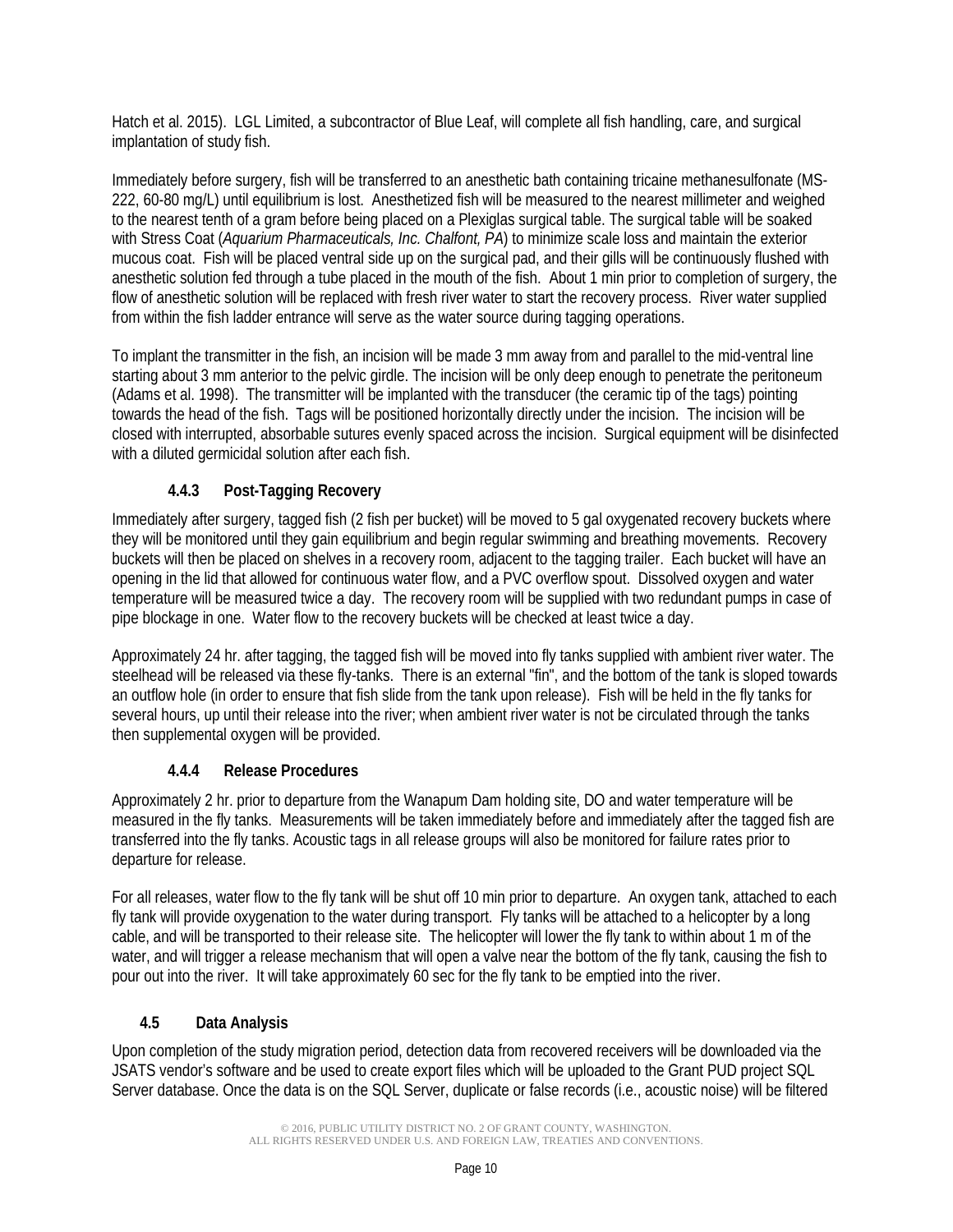using the methods outlined by Thompson et al. (2012) and the detection data will then be loaded into tables and evaluated for accuracy. Some quality control validations for steelhead smolt positive detections will include multiple data validation procedures based off of the US Army Corps of Engineers protocols used ubiquitously in JSATS research. Quality control will also include evaluating normal downstream movement versus other movement (i.e. upstream movement), and identifying recaptured smolts (fish that were released, traveled through the Priest Rapids Reservoir, and then were recaptured via gatewell dipping at Priest Rapids Dam and transported to back to the Wanapum sorting facility).

# **4.6 Statistical Analysis**

Statistical analysis support will be provided by Dr. John Skalski and will consist of the tasks that are described below. The intent of these tasks is to provide integrated statistical support from study design through data analysis, and interpretation of results. These tasks will be coordinated with the field efforts of consultants and Grant PUD.

The statistician will perform the actual survival analysis using a modified Cormack-Jolly-Seber analysis to estimate project survival using the acoustic-tag data (Cormack 1964, Jolly 1965, Seber 1965). Tests of model assumptions will be performed. Standard errors and confidence intervals will be provided for the estimated parameters. Estimates will be provided for each of the replicate release-pairs along with modeling to identify the most parsimonious (and most precise) model that adequately describes the data. Seasonal average will be computed along with associated standard error. Tests of assumptions will be based on Burnham tests 1-3 (Burnham et al 1987) along with Chi-square tests of mixing. Between year comparisons of survival estimates will be performed.

# **4.7 Report Preparation**

The report based on the study described above will be written for Grant PUD. The report will address steelhead survival and behavior at each of the dams and throughout the Project (Tasks 1-4 above).

# **5.0 Responsibilities**

# **5.1 Consultant Responsibilities**

- Responsibilities will include collection of acoustic-tag data, data processing and analysis, and reporting.
- Direct the installation and retrieval of the autonomous receiver systems.
- Provide primary boat support for offshore receiver interrogations and secondary boat support for offshore receiver deployment and demobilization.

# **5.2 Grant PUD Responsibilities**

- Grant PUD will provide equipment, software, material, services, and other support for the completion of this project to the extent; in a manner similar to provisions made during the course of Grant PUD's spring 2004, 2006–2011, 2014 and 2015 acoustic-tag studies.
- Grant PUD will supply personnel to perform the physical deployment and retrieval of autonomous receiver systems. Grant PUD will supply all divers, cranes, and mechanics required to deploy forebay systems.
- Grant PUD will provide primary boat support for offshore receiver deployment and demobilization.
- Grant PUD will supply office trailers to house JSATS-tag system electronics, computers, and personnel.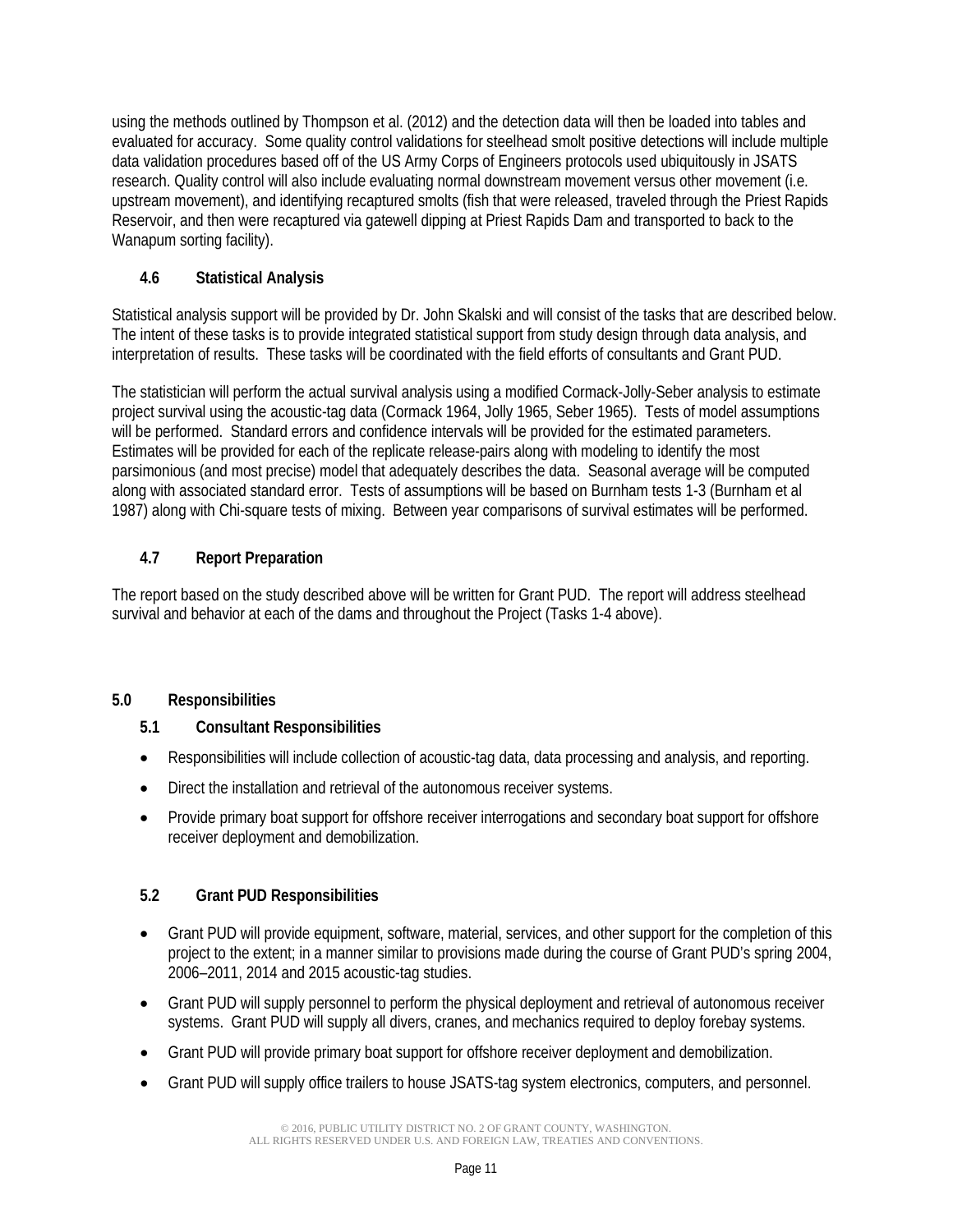- Grant PUD will provide turbine and spill operational data for Wanapum and Priest Rapids dams for the data collection study period to consultant in a timely manner.
- Grant PUD will contract separately with Dr. John Skalski (Columbia Basin Research, University of Washington) for the statistician required for this study.

## **6.0 Schedule**

The study described above will be conducted in the spring of 2016. It is anticipated that system deployment will begin as early as February and will be completed by April 15, 2016.

For the Project survival study, it is anticipated that releases of tagged fish will occur from approximately May 1 to June 1, further refinement of the release schedule is still pending actual run-timing. Data collection will occur until approximately June 25, 2016.

A draft report, including methods and results, is anticipated to be presented to Grant PUD by December 15, 2016. Once comments are received from Grant PUD and the PRCC on the draft report, within 60 days a final report will be provided to Grant PUD.

#### **7.0 Literature Cited**

- Adams, N.S., D.W. Rondorf, S.D. Evans and J.E. Kelly. 1998. Effects of surgically and gastrically implanted radio transmitters on growth and feeding behavior of juvenile Chinook salmon. Trans. Am. Fish. Soc. 127:128- 136.
- Anglea, S.M., R.L. Townsend, J.R. Skalski, C.S. McCutcheon, and R.J. Richmond. 2004. Survival of PIT-tagged yearling Chinook salmon passage through the Priest Rapids Project, 2004. Report to Public Utility District No. 2 of Grant County, Ephrata, WA.
- Anglea, S.M., R.L. Townsend, J.R. Skalski, C.S. McCutcheon, and R.J. Richmond. 2005a. Survival of PIT-tagged yearling Chinook salmon passage through the Priest Rapids Project, 2004. Final report to Public Utility District No. 2 of Grant County, Ephrata, WA (January 2005).
- Anglea, S.M., R.L. Townsend, J.R. Skalski, C.S. McCutcheon, and R.J. Richmond. 2005b. Survival of PIT-tagged yearling Chinook salmon passage through the Priest Rapids Project, 2005. Draft report to Public Utility District No. 2 of Grant County, Ephrata, WA (November 2005).
- Burnham, K.P., D.R. Anderson, G.C. White, C. Brownie, and K.H. Pollock. 1987. Design and analysis methods for fish survival experiments based on release-recapture. American Fisheries Society Monograph 5. Bethesda, MD. 437 pp.
- Cormack, R.M. 1964. Estimates of survival from the sighting of marked animals. Biometrika 51:429-438
- Columbia Basin Surgical Protocol Steering Committee. 2011. Surgical Protocols for Implanting JSATS Transmitters into Juvenile Salmonids for Studies Conducted for the U.S. Army Corps of Engineers. Volume 1, U.S. Army Corps of Engineers, Portland District, Portland, Oregon.
- Hatch, K.B., M.A. Timko, L.S. Sullivan, J.D. Stephenson, N.L. Ogan, S.E. Rizor, C.D. Wright, C. Fitzgerald, J.R. Skalski, R.L. Townsend, and J.A. Lady. 2015. Behavior and survival analysis of juvenile steelhead and yearling Chinook salmon through the Priest Rapids Project in 2014. Final report prepared for Public Utility District No. 2 of Grant County, Washington by Blue Leaf Environmental, Inc., Ellensburg, Washington. *In Review*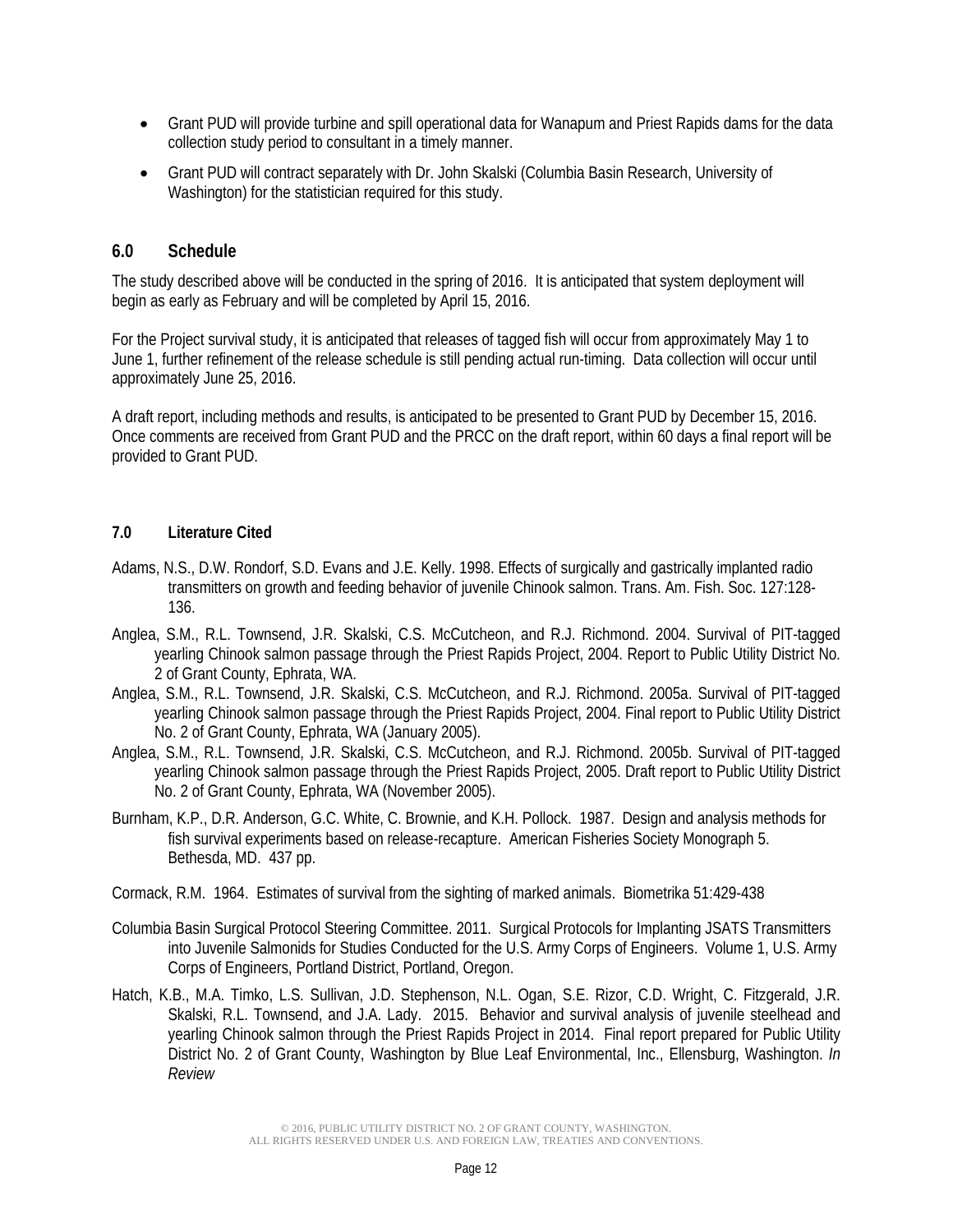- Jolly, G.M. 1965. Explicit estimates form the capture-recapture data with both death and immigration -- stochastic model. Biometrika 52:225-247.
- Liedtke, T.L., and Wargo-Rub, A.M., 2012a, Techniques for telemetry transmitter attachment and evaluation of transmitter effects on fish performance, *in* Adams, N.S., Beeman, J.W., and Eiler, J.H., eds., Telemetry techniques - A user's guide for fisheries research: Bethesda, Maryland, American Fisheries Society, p. 45– 87.
- Liedtke, T. L., J. W. Beeman, and L. P. Gee. 2012b. A standard operating procedure for the surgical implantation of transmitters into juvenile salmonids. U. S. Geological Survey Open-File Report 2012–1267.
- NMFS (National Marine Fisheries Service of the National Oceanic and Atmospheric Administration). 2008. Biological Opinion for the Priest Rapids Hydroelectric Project, FERC No. 2114. NMFS, Seattle, Washington.
- Robichaud, D., B. Nass, M.A. Timko, K.K. English and B. Ransom. 2005. Analysis of Chinook smolt behavior and relative survival at Wanapum Dam using three-dimensional acoustic-telemetry, 2004. Report by LGL, Sidney B.C. and Hydroacoustic Technology, Inc., Seattle, Wash. to Grant Co. PUD, Ephrata, Wash.
- Seber, G.A.F. 1965. A note on the multiple recapture census. Biometrika 52:249-259.
- Skalski, J.R., R.L. Townsend, T.W. Steig, P.A. Nealson, K.K. Kumagai, and A. Grassell. 2005. Estimation of Survival of Yearling and Subyearling Chinook, and Sockeye Salmon Smolts, and Steelhead at Rocky Reach and Rock Island Projects in 2004 Using Acoustic and PIT-tag Release-recapture Methods. Draft report to Chelan County Public Utility District, Wenatchee, WA.
- Skalski, J.R., R.L. Townsend, L.S. Sullivan, C. D. Wright, P.A. Nealson and B.H. Ransom. 2008. Survival of acoustic-tagged steelhead and sockeye salmon smolts through the Wanapum – Priest Rapids projects in 2008. Draft report to Public Utility District No. 2 of Grant Co., Ephrata, WA.
- Skalski, J.R., R.L. Townsend, M. Timko and L. Sullivan. 2010a. Survival of acoustic-tagged steelhead and sockeye salmon smolts through the Wanapum - Priest Rapids projects in 2009. Draft report to Public Utility District No. 2 of Grant Co., Ephrata, WA.
- Skalski, J.R., R.L. Townsend, M. Timko and L. Sullivan. 2010b. Survival of acoustic-tagged steelhead and sockeye salmon smolts through the Wanapum - Priest Rapids Project in 2010. Draft report to Public Utility District No. 2 of Grant Co., Ephrata, WA.
- Skalski, J.R., R.L. Townsend, J.M. Lady, M.A. Timko, L.S. Sullivan, and K. Hatch. 2014. Survival of acoustic-tagged steelhead and yearling Chinook salmon smolts through the Wanapum-Priest Rapids Project in 2014. Draft report prepared for Public Utility District No. 2 of Grant County by Columbia Basin Research, School of Aquatic and Fishery Sciences, University of Washington in collaboration with Blue Leaf Environmental.
- Sullivan, L. S., C. D. Wright, S. E. Rizor, M. A. Timko, C. A. Fitzgerald, M. L. Meagher, J. R. Skalski, and R. L. Townsend. 2009. Analysis of juvenile Chinook, steelhead and sockeye salmon behavior using acoustic tags at Wanapum and Priest Rapids dams, 2008. Hydroacoustic Technology, Inc., Seattle, Wash. to Public Utility District No. 2 of Grant Co., Ephrata, Wash.
- Thompson, A.M., R.R. O'Connor, M.A. Timko, L.S. Sullivan, S.E. Rizor, J.H. Hannity, C.D. Wright, C.A. Fitzgerald, M.M. Meagher, J.D. Stephenson, J.R. Skalski, and R.L. Townsend. 2012. Evaluation of Downstream Juvenile Steelhead Survival and Predator-Prey Interactions Using JSATS through the Priest Rapids Reservoir in 2011. Report prepared for Public Utility District No. 2 of Grant County, Washington by Blue Leaf Environmental Inc., Ellensburg, Washington.